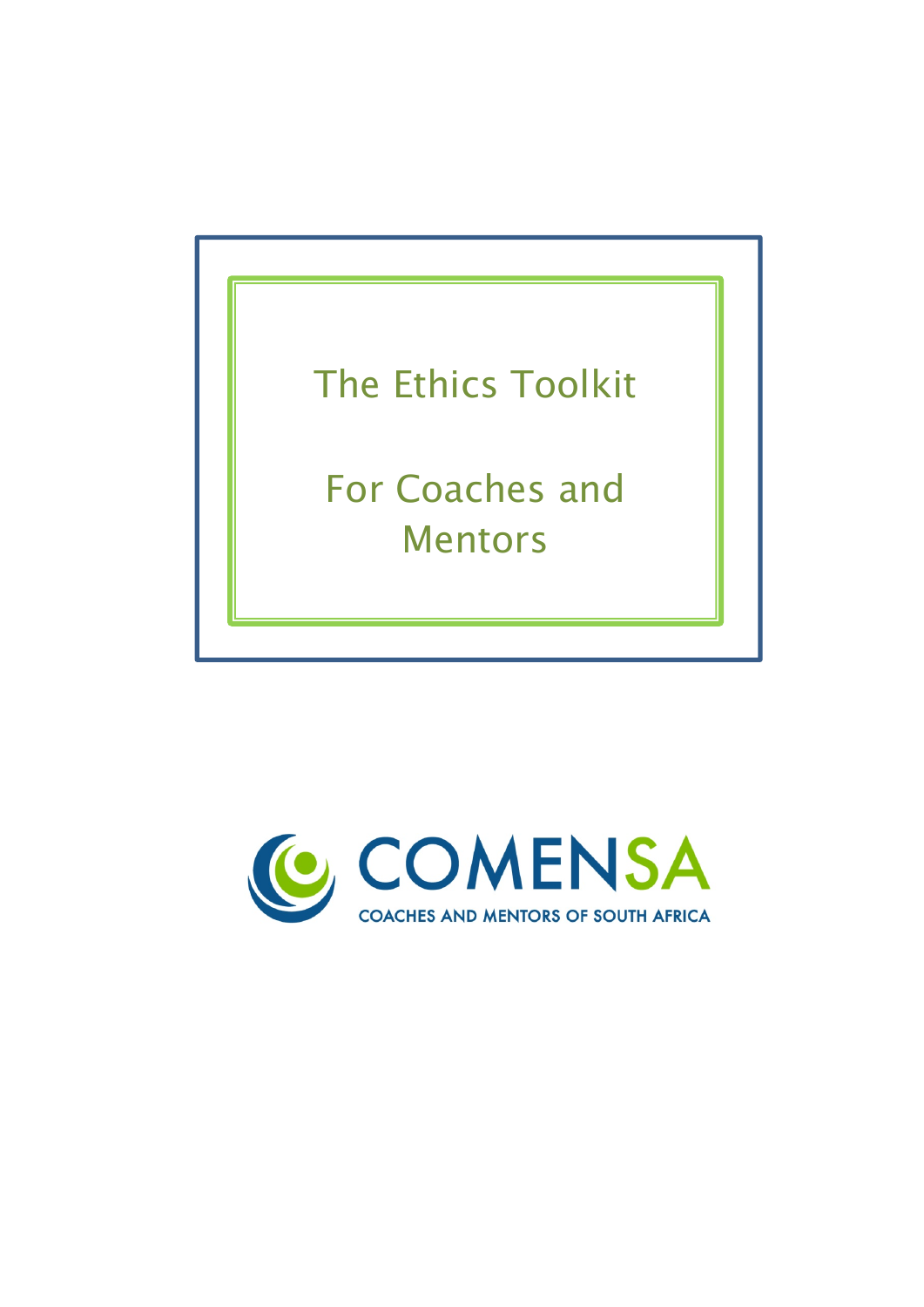# The Ethics Toolkit for Coaches and Mentors

*Ethics is nothing else than reverence for life* – Albert Schweitzer

# **Introduction**

COMENSA accepts the definition of Ethics as a moral philosophy that involves systematizing, defending and recommending concepts of right and wrong conduct. Ethics is a set of moral principles that govern a person or group's behaviour.

As a rule, we all feel that we understand the difference between right and wrong and, as Coaches and Mentors, we certainly enter our chosen profession with a desire to help rather than harm. However, the mere fact that we come into contact with people who may have conflicting values and operating philosophies, means that we must pay particular attention to ethical practices and standards.

Being a coach or mentor means that we place ourselves in a position of trust with our clients and it is beholden upon us to ensure that we not only act in a morally responsible and professional manner, but that we equip ourselves with the tools to resolve the moral and ethical conflicts that arise as a consequence of the close interaction of our work.

The goal of this Ethics Toolkit is to help coaches and mentors to become proactive in their ethical behaviour and to provide a useful resource that enables them to make the right decisions from a position that is morally comfortable to all stakeholders.

The Toolkit is divided into four sections dealing with the primary areas of consideration:

# **Stakeholder Considerations**

This section covers the considerations that must be made regarding the awareness of your personal ethical profile, the broad ethical personalities of your clients and the ethical profile of organizations you may be contracted to.

# **Pragmatic Considerations**

This section covers the practical aspects of codes, contracts, frameworks and procedures.

# **Resource Considerations**

Laws and legislation, governing bodies, professional associations, supervisors, personal mentors and established chains of authority are all available to ensure compliance and provide help and guidance when conflicts arise

# **Considerations for Professional Excellence**

It is not enough to simply comply with rules and regulations. If we are to hold to Schweitzer's belief that ethics is a reverence for life, then ethics becomes a manner of living, a way of constantly reviewing and improving our professional interactions in order to provide quality service to our clients.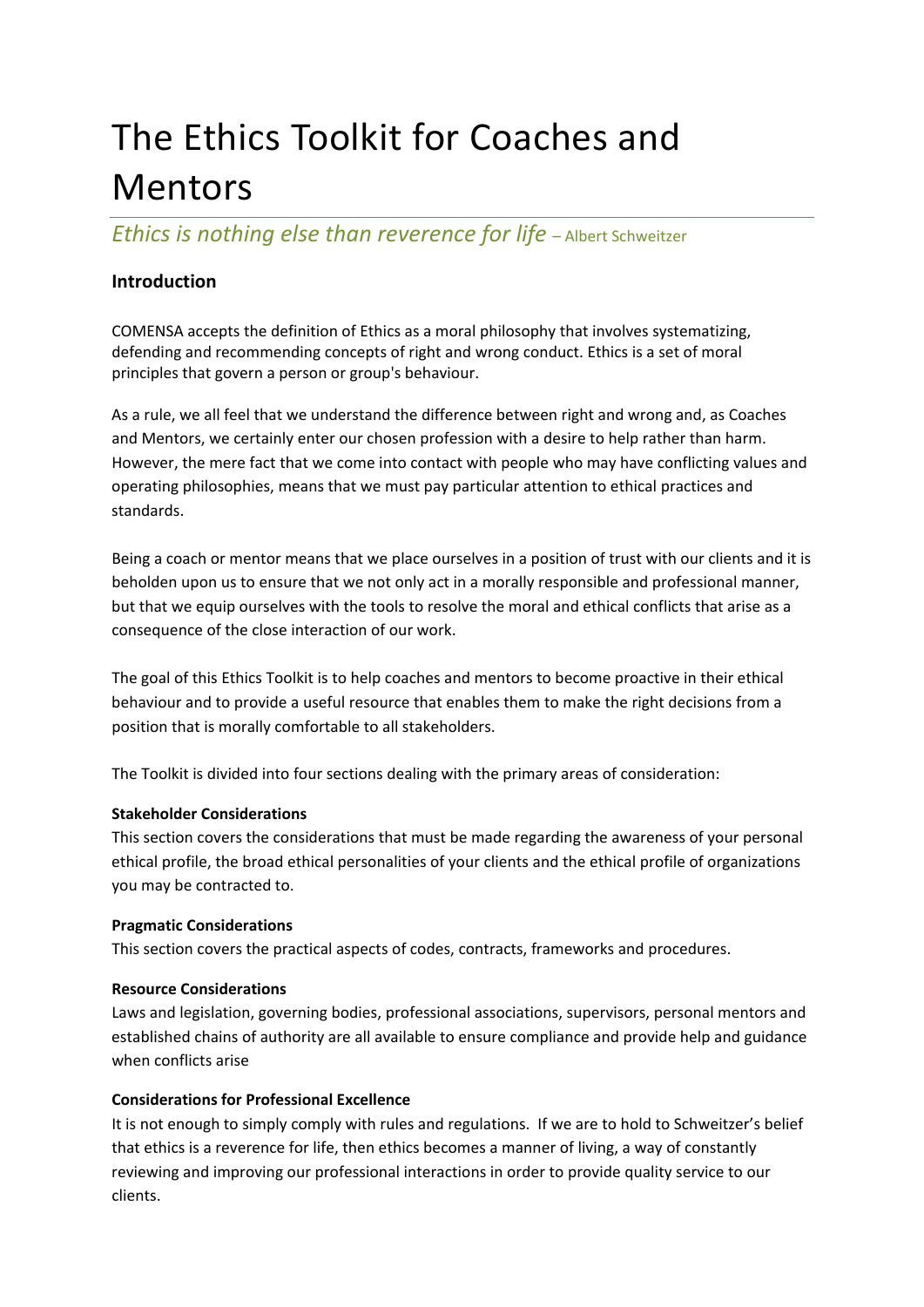# **Section 1 – Stakeholder Considerations**

The only real solution to avoiding ethical conflicts is to avoid people! As that isn't a realistic option, the next best thing is to be aware of the nature of all of the stakeholders involved in a coaching/mentoring process, evaluate the potential problems and establish the contractual framework and boundaries that will, at the very least, minimise unavoidable harm, and preferably ensure that the interests and integrity of all parties are upheld to the highest possible standards.

# **The Ethical Profile**

Ethical behaviour is matter of making the right choices, and those choices become easier when there is a solid awareness of personal beliefs and values.

COMENSA's stated purpose is to ignite and sustain positive change in the people of South Africa through coaching and mentoring. The values that COMENSA asks its members to uphold in order to achieve its purpose are: Integrity, Ethics, Accountability, Inclusivity and Professionalism. However, there are doubtless other values which are of particular importance to you and your business. The simple exercise that follows is designed to provide you with an awareness of your ethical profile. With this tool you will feel more confident to make the choices that best reflect your core beliefs and values.

# **Core Values**

List, in order of importance, 3 – 5 values that you feel are most important to you as part of your moral compass.



Examples: Achievement Charity Contribution Community Enterprise Family Forgiveness Independence Spirituality

### **Values of Execution**

List, in order of priority 3 – 5 values that reflect the importance of the manner in which you behave towards your client



Examples: Caring Guiding Helpfulness Honesty Minding my own business Respect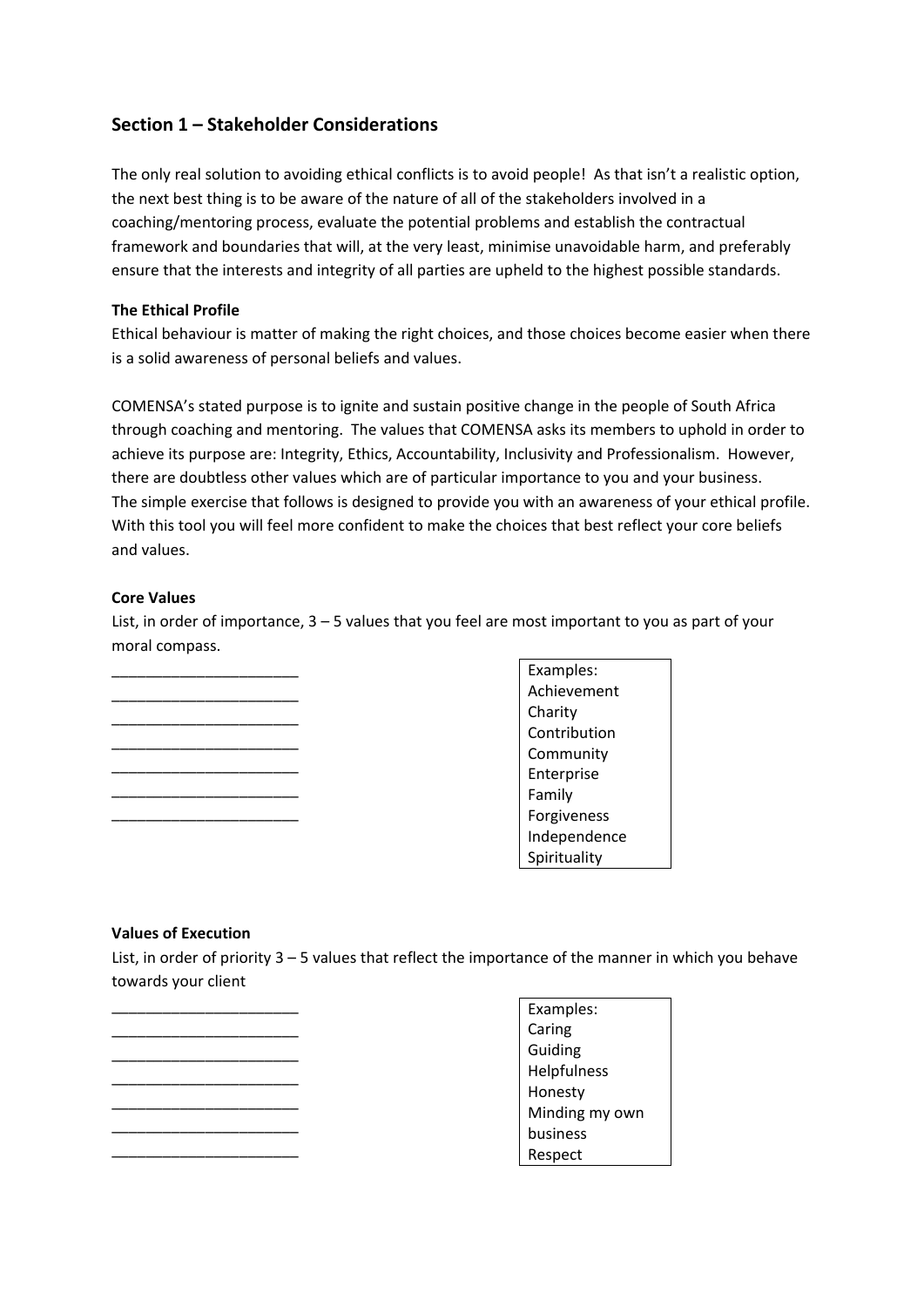# **Relational Values**

List, in order of priority  $3 - 5$  values that are important in a coaching/mentoring relationship

\_\_\_\_\_\_\_\_\_\_\_\_\_\_\_\_\_\_\_\_\_\_ \_\_\_\_\_\_\_\_\_\_\_\_\_\_\_\_\_\_\_\_\_\_ \_\_\_\_\_\_\_\_\_\_\_\_\_\_\_\_\_\_\_\_\_\_ \_\_\_\_\_\_\_\_\_\_\_\_\_\_\_\_\_\_\_\_\_\_ \_\_\_\_\_\_\_\_\_\_\_\_\_\_\_\_\_\_\_\_\_\_ \_\_\_\_\_\_\_\_\_\_\_\_\_\_\_\_\_\_\_\_\_\_

\_\_\_\_\_\_\_\_\_\_\_\_\_\_\_\_\_\_\_\_\_\_

Examples: Accepting Friendly Non judgemental Open Minded Polite Unobtrusive

# **Virtues**

Virtues are those characteristics that express moral excellence and good character. Which virtues do you place the most importance on within the coaching/mentoring environment?

\_\_\_\_\_\_\_\_\_\_\_\_\_\_\_\_\_\_\_\_\_\_ \_\_\_\_\_\_\_\_\_\_\_\_\_\_\_\_\_\_\_\_\_\_ \_\_\_\_\_\_\_\_\_\_\_\_\_\_\_\_\_\_\_\_\_\_ \_\_\_\_\_\_\_\_\_\_\_\_\_\_\_\_\_\_\_\_\_\_ \_\_\_\_\_\_\_\_\_\_\_\_\_\_\_\_\_\_\_\_\_\_ \_\_\_\_\_\_\_\_\_\_\_\_\_\_\_\_\_\_\_\_\_\_ \_\_\_\_\_\_\_\_\_\_\_\_\_\_\_\_\_\_\_\_\_\_

Examples: Assertiveness Commitment Cooperation Gratitude Integrity Loyalty Reliability Trustworthy

Once you have completed the above exercise, write your responses down where you will be able to refer to them regularly as an aid to maintaining your ethical bearings. As our beliefs and values develop and mature over time it would be useful to repeat this exercise at regular intervals.

# **The Coachee/Mentee Profile**

The minimum that can be expected of ethical behaviour is to do no harm. However, the coaching/mentoring process is more complex that at first appears, and it is easy for the unaware to unintentionally overlook issues which may ultimately harm or impede the progress of the person you are contracted to help.

There are four areas where there could potentially be legal or ethical problems and thought should be given to each of these areas prior to commencement of coaching and/or mentoring.

These are: Boundaries Confidentiality Competence Dependency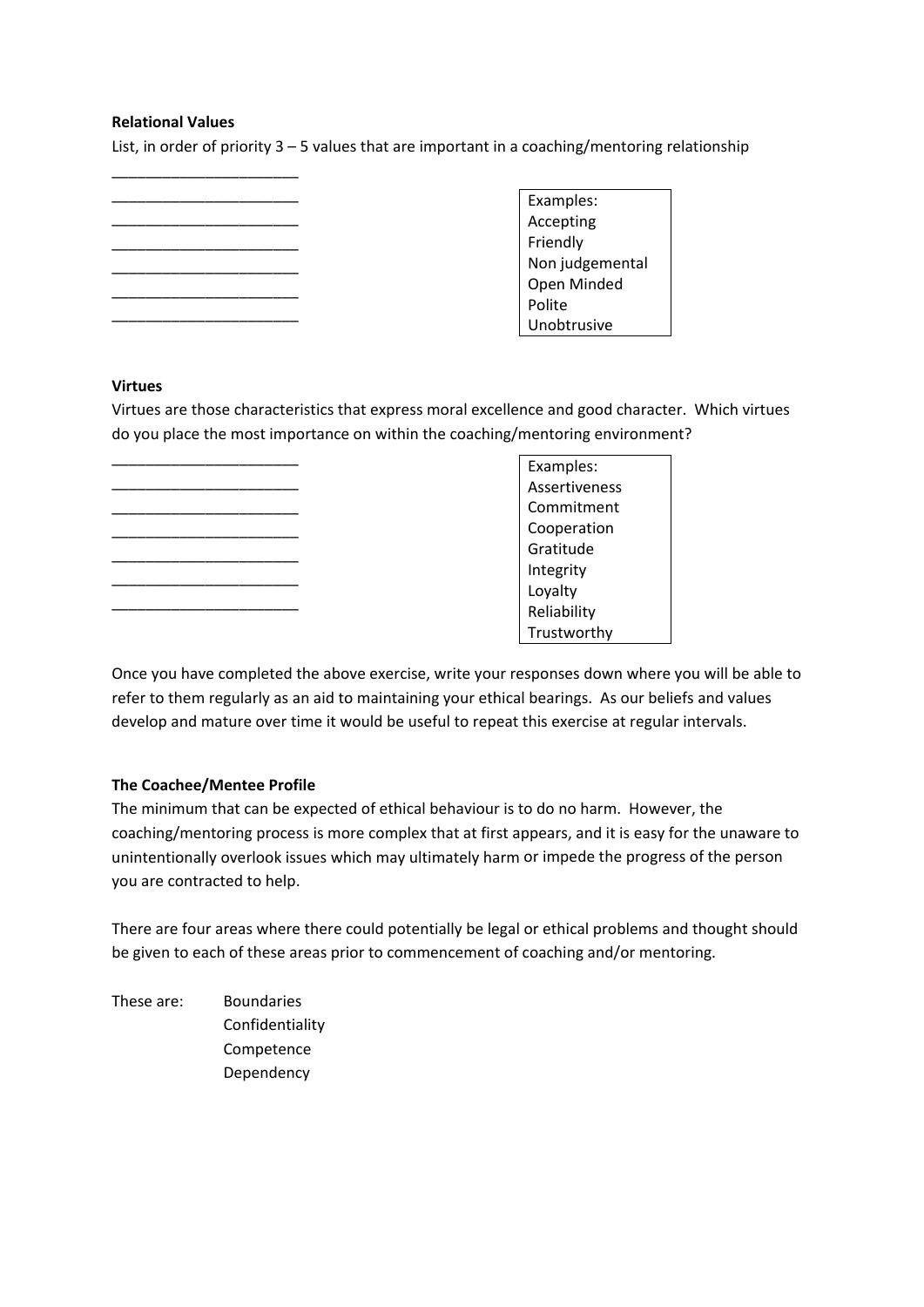Below is a quick checklist that can be used to ensure that these issues have been considered

| <b>Boundaries</b> | Am I clear about my boundaries and are they in line with my values<br>and beliefs? |  |
|-------------------|------------------------------------------------------------------------------------|--|
|                   |                                                                                    |  |
|                   | Have I established my client's boundaries?                                         |  |
|                   |                                                                                    |  |
| Confidentiality   | Am I prepared/able to maintain complete confidentiality?                           |  |
|                   | Are there issues which may potentially require a breach of your                    |  |
|                   | confidentiality? Have these possibilities been discussed?                          |  |
|                   | (i.e. in the case of law-breaking, abuse, or organizational                        |  |
|                   | requirements)                                                                      |  |
| Competence        | Am I fully aware of the requirements of the coaching assignment?                   |  |
|                   | Am I fully aware of the needs of my client regarding expected                      |  |
|                   | outcomes?                                                                          |  |
|                   | Do I have the requisite skills, knowledge and experience to be able to             |  |
|                   | assist the client?                                                                 |  |
|                   | Am I prepared to refer the client to someone who is more capable to                |  |
|                   | help them, if the need arises?                                                     |  |
|                   | Do I need to refer to a Supervisor to ensure that I am able to provide             |  |
|                   | the necessary competence?                                                          |  |
| Dependency        | Am I encouraging the client to extend the process unnecessarily?                   |  |
|                   | Do I discourage the client from forming a reliance on my input?                    |  |
|                   | Is there a clear determination of expected outcomes and a                          |  |
|                   | consequent end to the process?                                                     |  |

### **The Sponsor/Organisation Profile**

The addition of a third party into the process may bring added complications to the four areas of potential concern discussed above and extra care should be taken to ensure that these issues are addressed.

**Boundaries**: Clear definitions should be made regarding the primary client, the hierarchy of stakeholders and the rules of engagement. Standards and procedures for the handling of information both internal and external to the organisation should be laid down. Agreements reached regarding the marketing of coaching/mentoring services within the organisation.

**Confidentiality**: Clear guidelines should be established to detail what information may, or may not, be divulged. Negotiated agreements are vital if the required levels of trust are to be maintained. Where possible, issues of confidentiality should be put in writing and agreed to by all parties.

**Competence:** The role of the coach/mentor to be clearly laid out detailing required outcomes (personal development, leadership development, performance issues etc.). The Coach/Mentor should objectively assess the requirements and ensure that their competency is adequate to the task/s. Procedures should be established for where referrals to other experts may be required.

**Dependency**: Clear Guidelines regarding length of coaching/mentoring process to be made as well as exit strategy.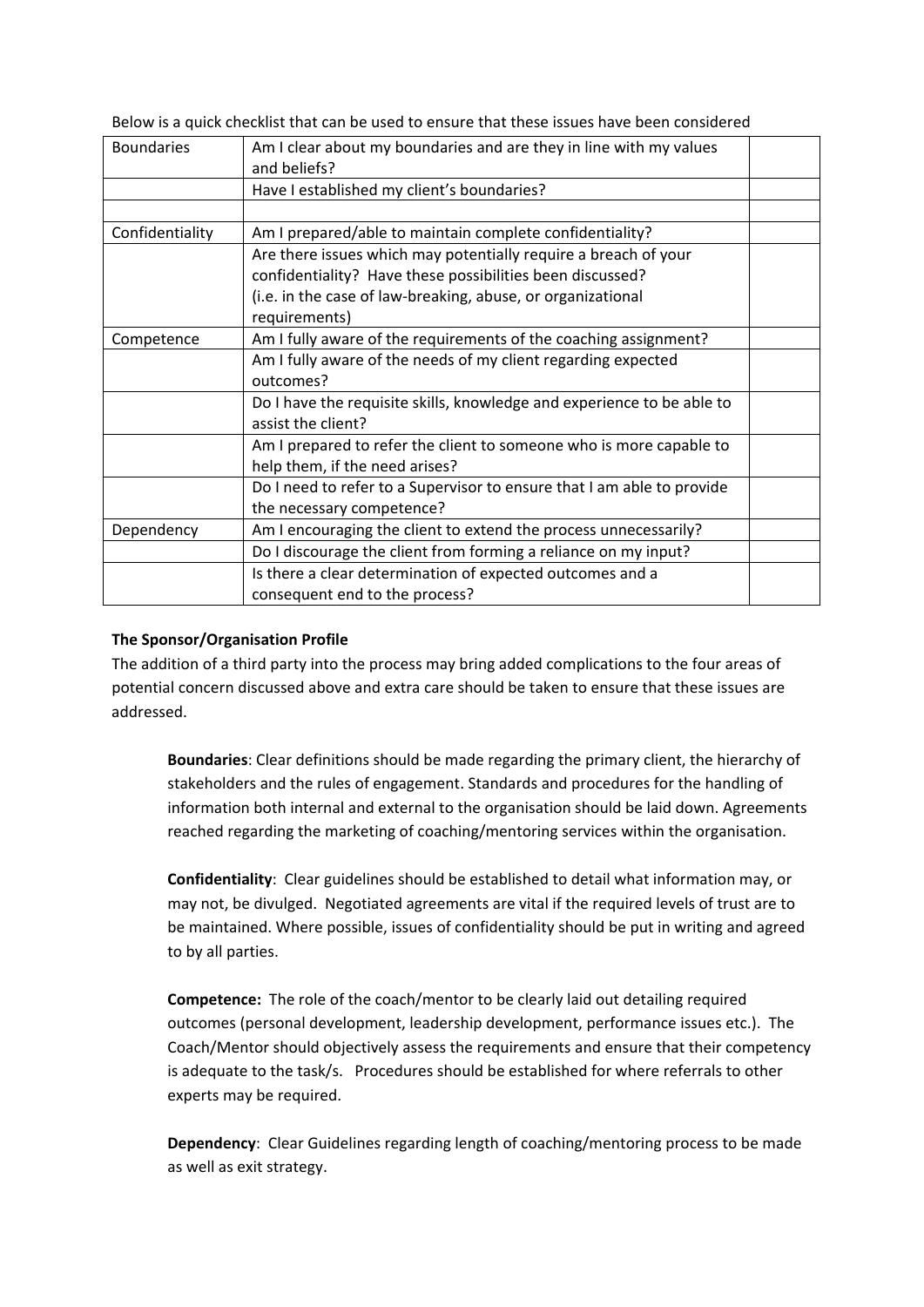# **Other affected persons**

The Coach/Mentor should remain aware, at all times, of the affect that coaching/mentoring decisions can have regarding other people and should ensure that the attention of the client is brought to bear on such matters

# **Section 2 – Pragmatic Considerations**

There are a number of practical actions that can be taken to avoid the likelihood of an ethical breach. A number of these are listed below. However, it is good practice to review one's professional situation from time to time and add or amend as may be required by prevailing circumstances.

# **Code of Conduct/Code of Practice**

A Code of Conduct, or code of practice, is a document which is drawn up to reflect the way that you do business. It is a set of voluntary 'rules' and it encapsulates your philosophy and practice on matters relating to contracts, conditions of service, conflicts of interests etc. Its purpose is to establish a clear and common understanding of expectations and deliverable services between the coach/mentor and the coachee/mentee. A Code of Conduct may be a simple personal declaration or it can be a more in depth document which takes into consideration the requirements of multiple parties and stakeholders.

Although all members are bound by the COMENSA code of ethics, it is often wise to formulate an additional and personal code of ethics that relates to one's own practice or business. Whether a business consists of a one person entity or a large organisation, a code of conduct is essential for ethical health and wellness. The following are suggested items for inclusion:

### **Statement of Services**

Services offered, together with details of services which are NOT offered (For example a coach does not offer therapy), which clarifies for the client the exact nature of the services to be contracted for.

### **Contracts**

Detailing what contracts will include such as deliverables, activities, costs and timescales

### **Professional Conduct**

A statement that business will be conducted with integrity, in adherence with accepted professional norms and in the best interests of the client

# **Duty of Care**

Recognising the requirements of laws, legislation and the requirements of professional bodies

### **Fees and Payments**

A statement of policy with respect to fee structure, discounts, barter, invoicing, payment terms, debt recovery, interest etc.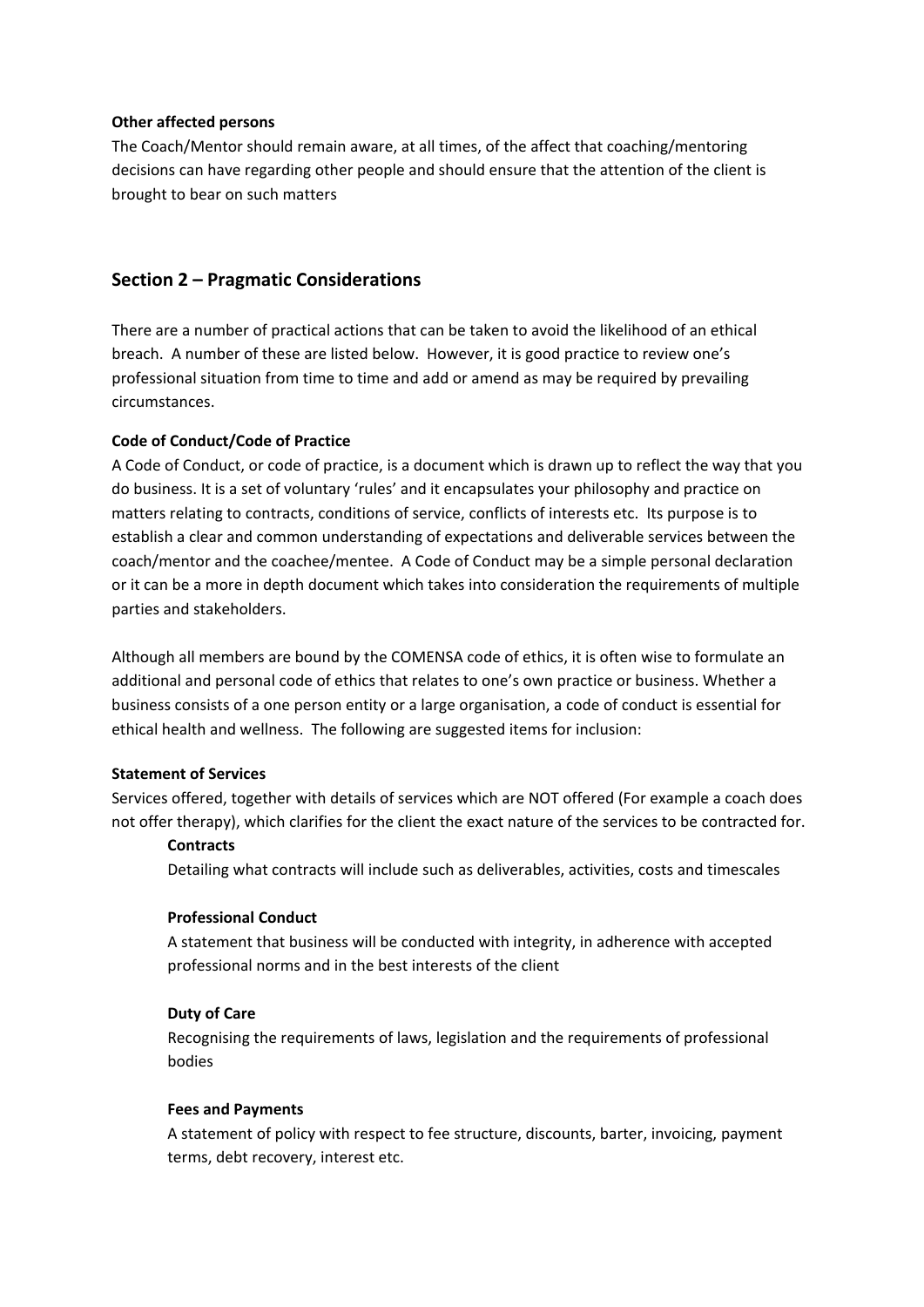#### **Ethics and Confidentiality**

These matters can be included here or in your Code of Ethics – *see below*

### **Code of Ethics**

A code of ethics is an invaluable tool for establishing trust between coach and coachee (mentor and mentee) and is an essential component of Good Practice. It generally includes provisions regarding confidentiality, competence, referral options, boundary issues etc. As a member of COMENSA there is a code of ethics to which you have agreed to be bound. This ethical code should be read and, if necessary, added to for your own purposes in order to reflect your current practice.

#### **Contracts**

A contact is a written or verbal agreement between two or more parties that is intended to be enforceable by law. To be legal a contract must begin with a definite offer and a subsequent acceptance of that offer. It must also contain a 'consideration' being a benefit which must be bargained for between the parties. In common law it is a prerequisite that both parties offer consideration before a contract can be thought of as binding. In other words, a payment of some nature is exchanged for the performance, or promise of performance, by the other party. Contracts can therefore become unenforceable when the intended consideration is found to be less than expected or performance is not as promised.

A contract is an ethical tool which requires a basic knowledge of law and the coach/mentor should seek advice from competent parties, if necessary, in order to ensure compliance. Although many coaches/mentors have a 'one size fits all' contract for their clients, it is advisable to make provision for additional items to be added after negotiations are completed.

Coaching and mentoring contracts generally include clauses relating to confidentiality issues and may also include statements relating to appropriate boundaries within the contracted relationship. It may even be appropriate to include a framework for a referral procedure to be followed when the practice competence of the coach/mentor is not able to meet the requirements of the client.

Obviously, when a third party is involved in the contractual agreement for coaching or mentoring, extra care and consideration should be taken.

#### **Established Models and Frameworks of Practice**

The coaching and mentoring professions are maturing and there are well established models and frameworks of practice that have been proven to be effective. Requirements of most professional bodies regarding Standards of Competence involve the coach/mentor being knowledgeable of, and able to apply, the theories and practices behind established models and frameworks.

The coach/mentor's greatest tool in the ethical toolkit is to be able to meet the competencies promised during the contractual stage and they should therefore ensure that they have a sound body of knowledge as well as access to the resources necessary to meet requirements.

#### **Competent Assessment**

Allied to competencies of coaching and mentoring are the skills required to perform assessments. Should the coach/mentor choose to use assessments as part of the process, they should be adequately trained in, and conversant with, any methods that are used.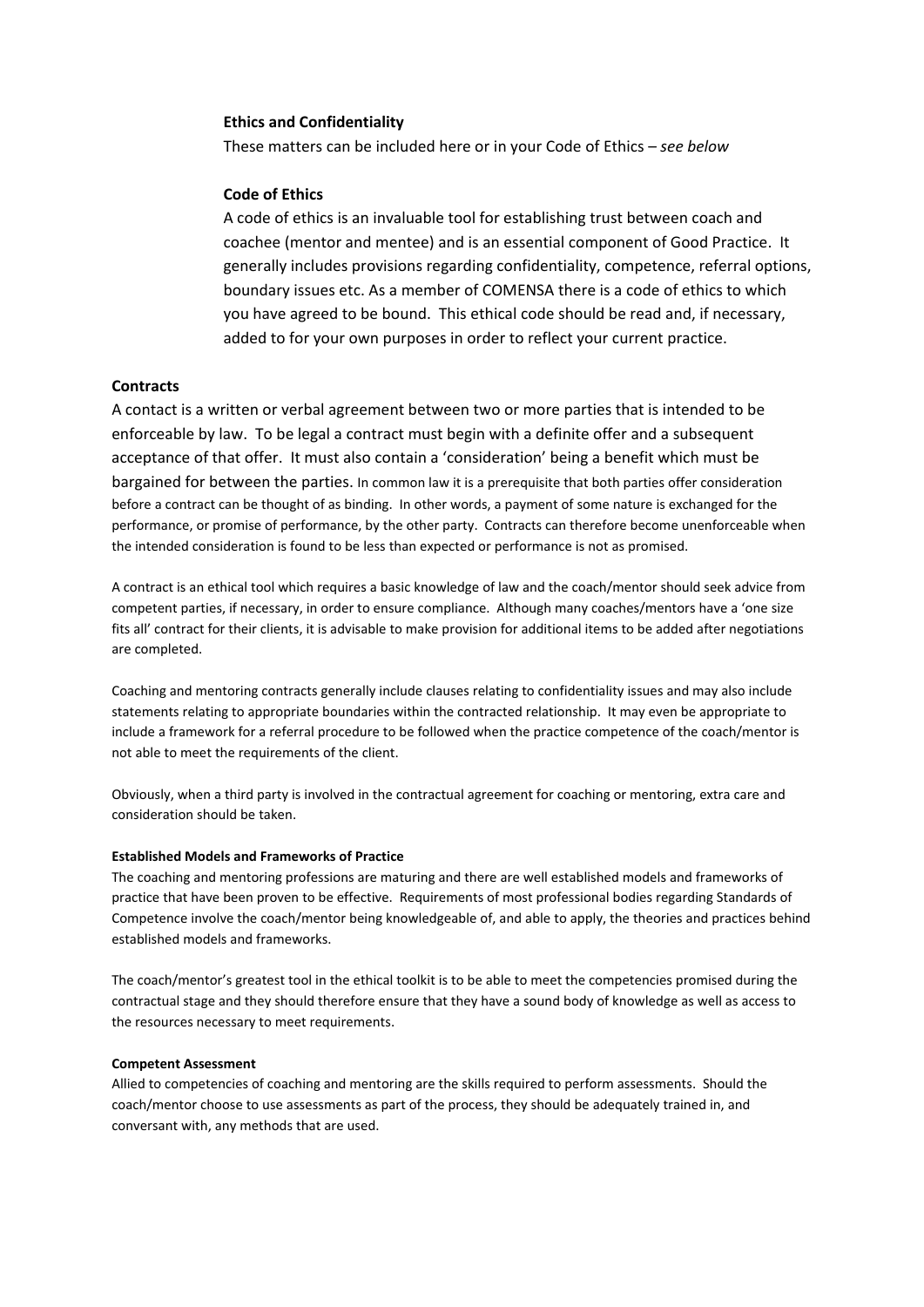#### **Framework for Ethical Decisions and Dilemmas**

Despite building ethical intelligence and using all of the tools at your disposal, there may well be times when you are faced with an ethical decision which has to be made, or an ethical dilemma which has to be faced. Such decisions will be made easier with the use of an ethical decision framework. A simple six step solution is listed below. Alternative models can be found in the ACTION model for coaching. (Passmore 2009) or the 'Framework for Ethical Thinking' from the Markkula Centre for Applied Ethics.

### **Ethical Decision Framework**



#### Step 1 **Apply objective analysis**

Once you have recognised that an ethical issue exists, gather all of the relevant information together and evaluate all of the possible options that are open to you. You may need to bypass your personal biases during this step in order to get to a comprehensive list of options.

#### Step 2 **Consider the consequences**

There will be both positive and negative consequences associated with each of your options. Think carefully about both the facts and the assumptions that are involved.

- Are your sources of information credible?
- Who are the stakeholders and who would carry the possible burdens and risks?
- Who or what could be hurt?
- Who or what could benefit, and in what way?
- How significant would the benefits and/or damages be?
- What are the implications over time?
- Do any of the options mean discarding ethical principles?

#### Step 3 **Decide on the most appropriate course of action**

Consider the following as you analyse and decide.

- How would the action measure up to your moral principles and values?
- What would the impact of your actions be on the greater good of your social and ecological environment?
- If you rank your values, how can they be used as a measure to promote or subordinate your options?
- Would your actions involve treating others as you would expect to be treated?
- Would you be comfortable if your actions were a matter of public knowledge?

#### Step 4 **Implement your decision and act with commitment**

Once you have decided on the course of action that would maximise the benefits and minimise the damage, develop and follow your plan, taking full responsibility for your decision. Ensure that you are able to justify your choice and that you are comfortable with your reasoning.

#### Step 5 **Monitor, evaluate and modify**

Monitor the effect of your decision, remain open for new information and evidence that may come forward and, if necessary, be prepared to revise your choice or take alternative action in the light of new knowledge.

#### Step 6 **Learn from the experience**

Review the circumstances which led to the dilemma as well as the consequences of the resolving actions and, where possible, remove the conditions which may incur a repeat of the problem. Ensure that all the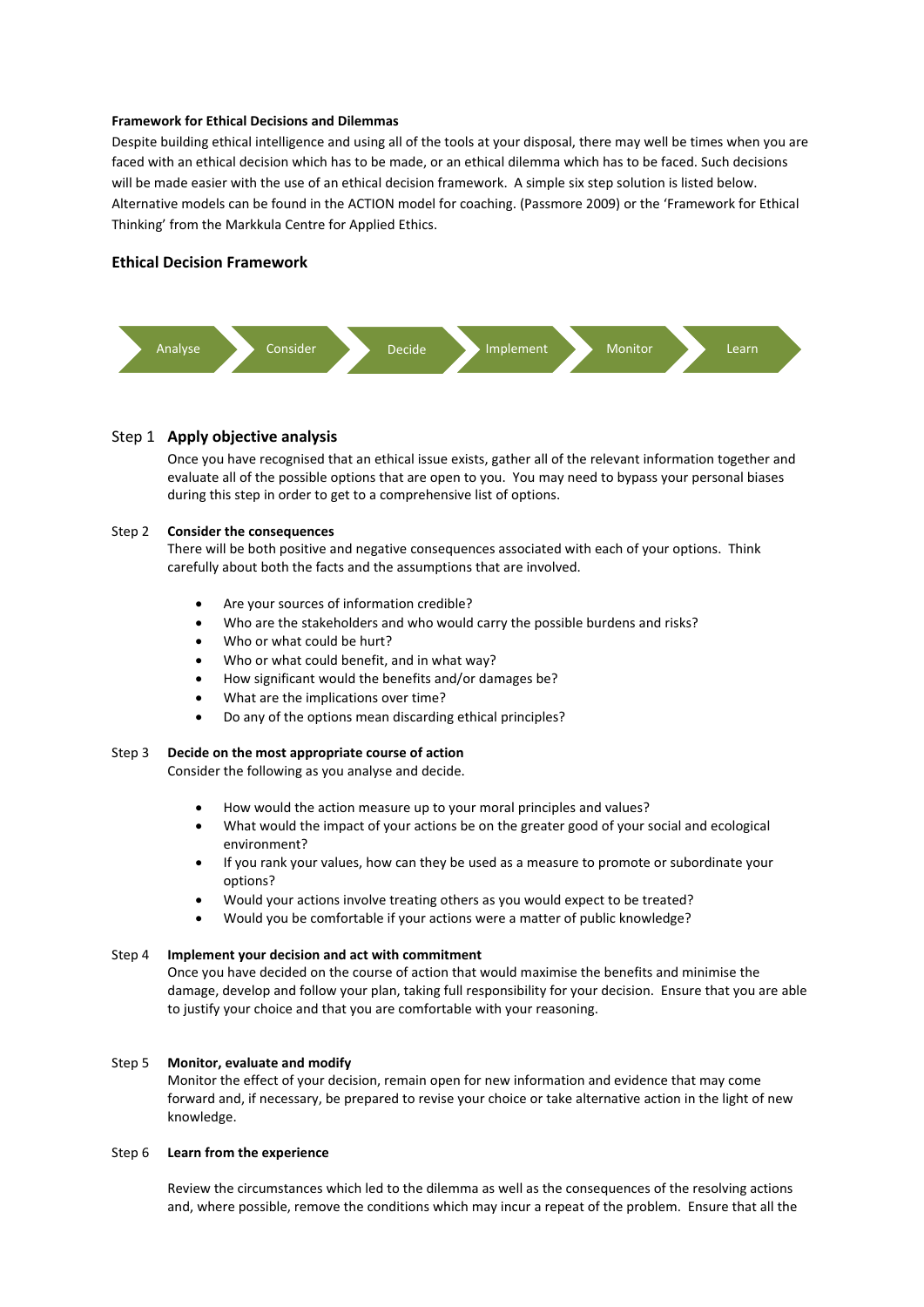facts of the matter and the resultant decisions are recorded for future reference and review personal and company standards to accommodate preventative measures.

#### **Complaint Procedure**

Finally, ensure that you are aware of, or have put in place, an ethics complaint procedure to be followed. This procedure should be well known and knowledge of the process made available to all stakeholders.

# **Section 3 – Resource Considerations**

There are a number of resources that can be utilised by Coaches and Mentors. Rather than wait for something to go wrong, you can add considerable weight to your ethics toolkit by ensuring that you have strong connections with as many of the following resources as possible. Discussing ethical issues with likeminded peers and professionals will also equip you to deal with ethical decisions and problems more easily.

### **Laws and Legislation**

There are a number of laws and legislation governing our everyday interactions. Whilst no one is expected to remember them all, it is advisable to know where, and how, to access them easily. It is also useful to have available the services of someone who is an expert on the law. If necessary, talk to one or two lawyers and get a feel for who can help you – before you require their urgent attention.

### **Professional Associations**

Professional Associations are there to provide help, guidance and support as well as a network of people committed to professional and ethical behaviour. Such bodies generally have a dedicated committee for ethical matters and are approachable for advice in person, telephonically and through email. COMENSA is a body who is able to provide such services for its members.

#### **Supervisors**

Supervisor Coaches are experienced people who are able to provide expert help and guidance to coaches in many areas, not only ethics. COMENSA will be able to provide you with the appropriate contact details

### **Respected Peers and Mentors**

Building relationships with respected peers and mentors is a good way to remain 'tapped in' to the ethical way. Communication does not necessarily have to be face to face. Social Media Groups and discussions will enable you to pose questions and learn from other's experiences. However, care should be taken to ensure that the groups you belong to are in alignment with your own ethical convictions.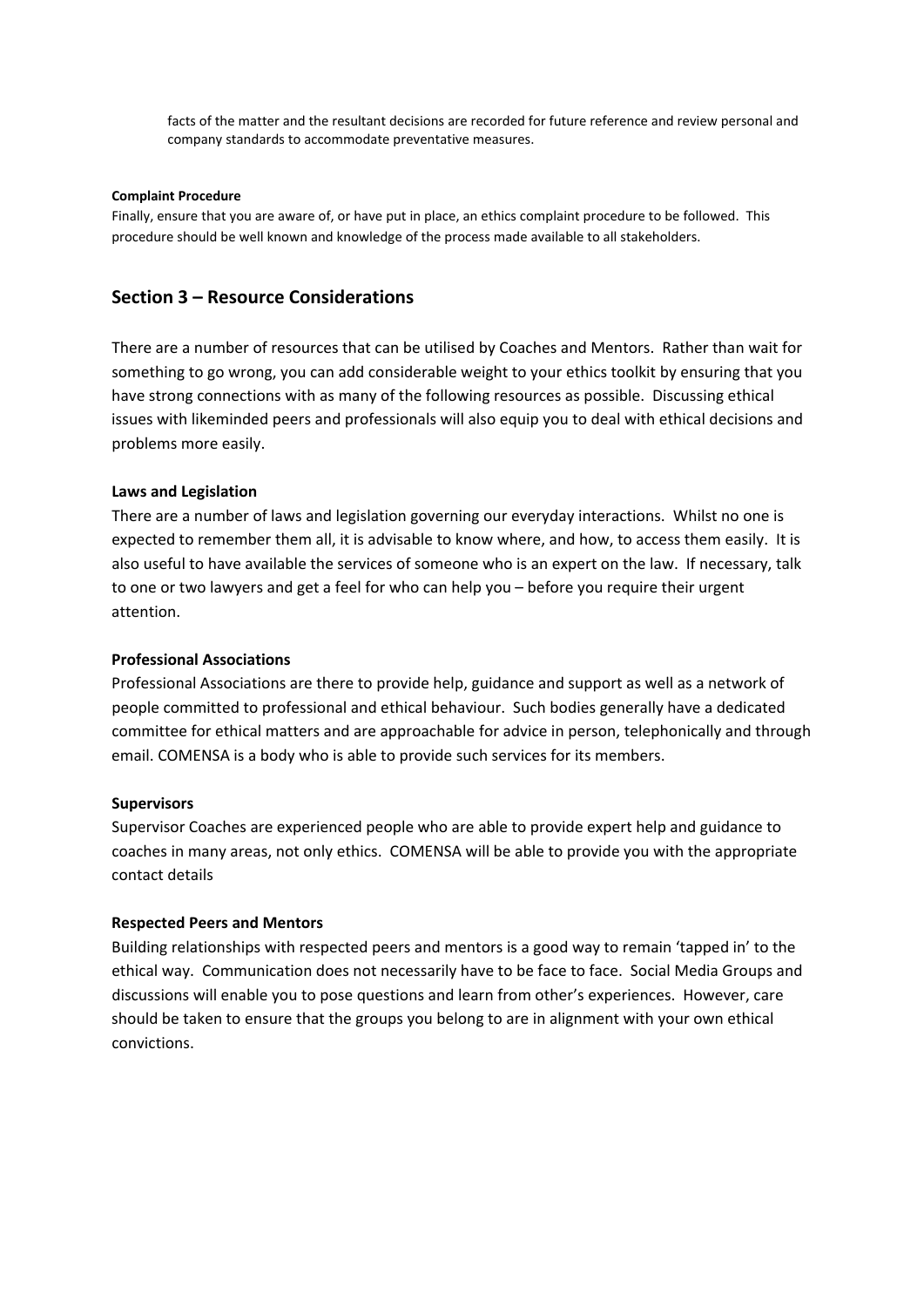# **Section 4 – Considerations for Professional Excellence**

This section is made up of optional tools for creating a practice that is centred on ethical excellence.

# **Follow the Principles of Ethical Intelligence**.

In Bruce Weinstein's book, Ethical Intelligence, he states that excellence is created when these principles are observed as a matter of habit.

> Do No Harm Make Things Better Respect Others Be Fair Be Loving

Whilst most of us have been brought up to understand these simple principles, they can become exceedingly difficult to live by in our increasingly complex world. It is worthwhile making a point of consciously reminding ourselves of them on a regular basis.

# **Understanding ethical systems**

Understanding the systems or frameworks from which ethical choices are made enables the coach/mentor to gain insights into their client's ethical perspective and thus avoid or mitigate possible conflicts within the practice.

Below is a short summary of three ethical systems, but the coach/mentor is encouraged to research and develop their knowledge further in order to gain a more rounded understanding.

### **The Teleological, or Consequentialist View**.

This system focuses primarily on the consequences which any action might have. Thus the most ethical decision is the one that brings about the best consequences. The ethical obligation is to ensure that whatever action is taken results in the bringing about the greatest benefit to everyone. Actions in themselves are neutral – whether they are right or wrong depends on whether they lead to the best consequences.

### **The Deontological or Dutiful View.**

In this view, the focus is upon adherence to independent moral rules or duties. From this perspective certain actions are intrinsically good and others intrinsically bad. Ethical behaviour therefore consists of carrying out the good actions and avoiding the bad.

### **The Pluralist View**.

This view holds that there is no one right course of action and that making an ethical decision requires us to be aware of all perspectives and to weigh up the consequences of our decisions in order to do the least harm to the greatest number.

### **Continued Professional Development and the Dissemination of Knowledge**

Ethics and competency are the twin pillars that support excellence in good practice. Increased competency builds ethical capacity. Not only is it important that the coach/mentor increases their own personal development, it is equally important that the coach/mentor is able to disseminate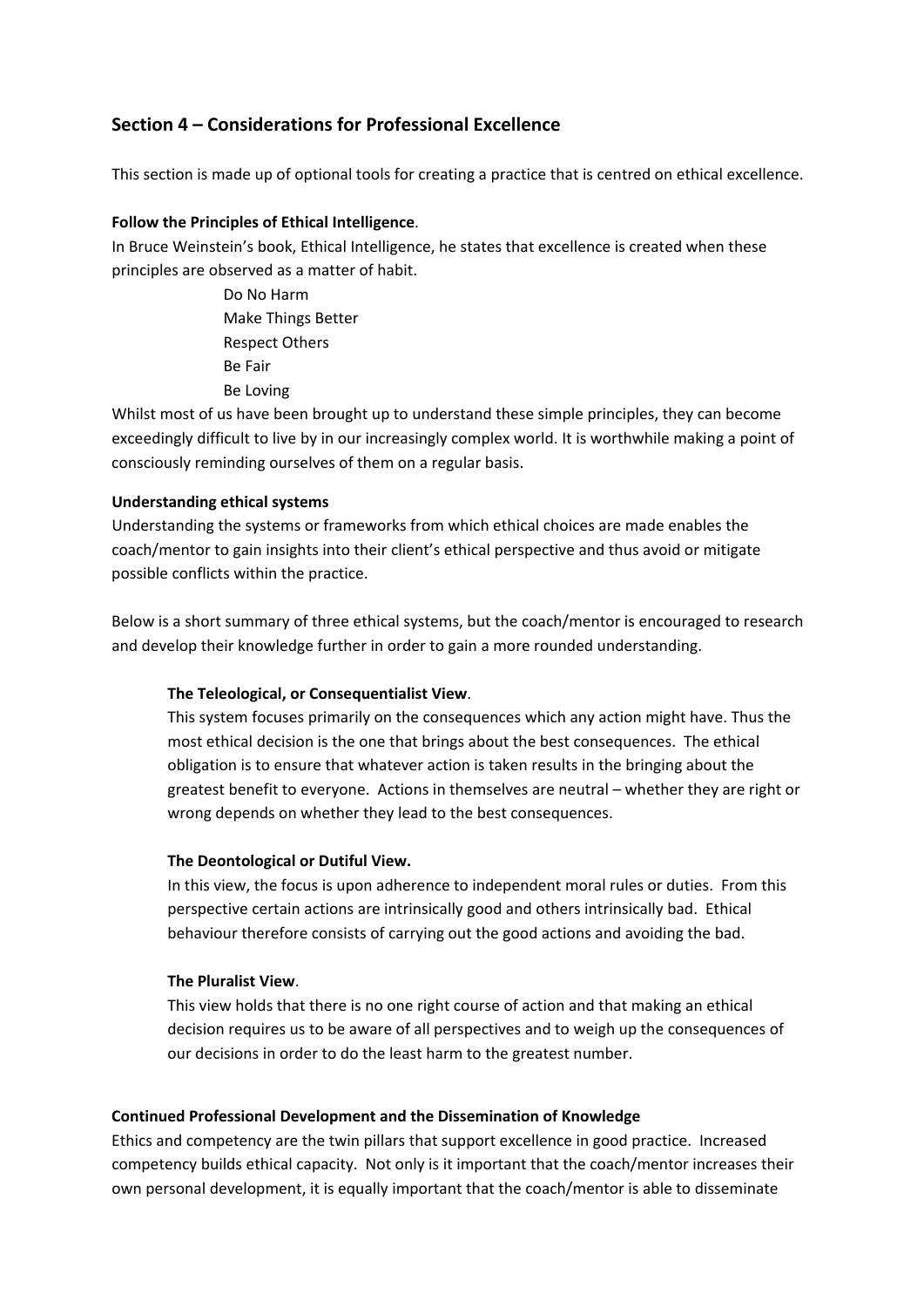knowledge to their peers in order to uplift the profession as a whole, as well as to their clients so that they are enables and empowered to develop as independent and motivated individuals.

# **Building emotional and ethical capacities**

In addition to the acquisition of knowledge to improve theoretical and practical skills, coaches and mentors should seek to increase their capacity with regard to emotional and ethical intelligence. Building emotional capacity involves the elements of rapport, sustained presences, depth of engagement and inspiration. Building ethical capacity involves improving the ability to: create ethical sensitivity, formulate appropriate courses of action, hold ethical conversations, implement ethical decisions and live with the ambiguity of ethical decisions.

# **Employing the use of Care Ethics in Coaching Practice**

Care Ethics promotes the use of emotional skills into the ethical deliberation process. Although originally posited as a feminist approach it is now being viewed as integral practice to those companies who wish to develop a 'triple bottom line' approach to business.

# **Industry Involvement and Contribution**

Ethical behaviour is a professional lifestyle choice that brings great benefits to its proponents. By actively becoming involved and contributing to the operations of the industry as a whole, a coach/mentor is able to encourage and motivate their peers to adopt the same philosophies and assist the profession to flourish.

# **Ethical Reflective Practice**

Reflective practice is a keystone of the learning process. Every day you are faced with ethical choices, both large and small. When you are tired, stressed or in a situation that is new and uncomfortable, we may make choices which, in hindsight, were not the best. By making it a regular practice to review your ethical practices, you will gain insights and improve your decision making capacity over time. The use of a professional journal will allow you to go back and review past situations, the decisions made, and the consequences of your actions, making it easier and more comfortable to choose the correct action when dealing with current problematic circumstances. Reviewing ethical case studies is another opportunity to employ reflective practice. By putting yourself in 'someone else's shoes', even for a short while, enables you to further develop your capacity to deal with situations that might occur in the future.

### **Use of Supervision as a way of building excellence**

Ethical issues can become complex and inexperienced coaches and mentors can become overwhelmed with the decision making process. Supervisor coaches/mentors assist in the negotiation of the ethical maze through their advanced training and experience. Working with Supervision either on a one to one basis or as part of a coaching circle can provide an important tool in the building of an ethical practice.

# **Resources for Further Ethical Development**

**COMENSA Code of ethics** http://www.comensa.org.za/ABOUT\_US/What\_is\_our\_Code\_of\_Ethics\_.aspx **COMENSA Standards of Competence** http://www.comensa.org.za/ABOUT\_US/What\_are\_Standards\_of\_Competence\_.aspx